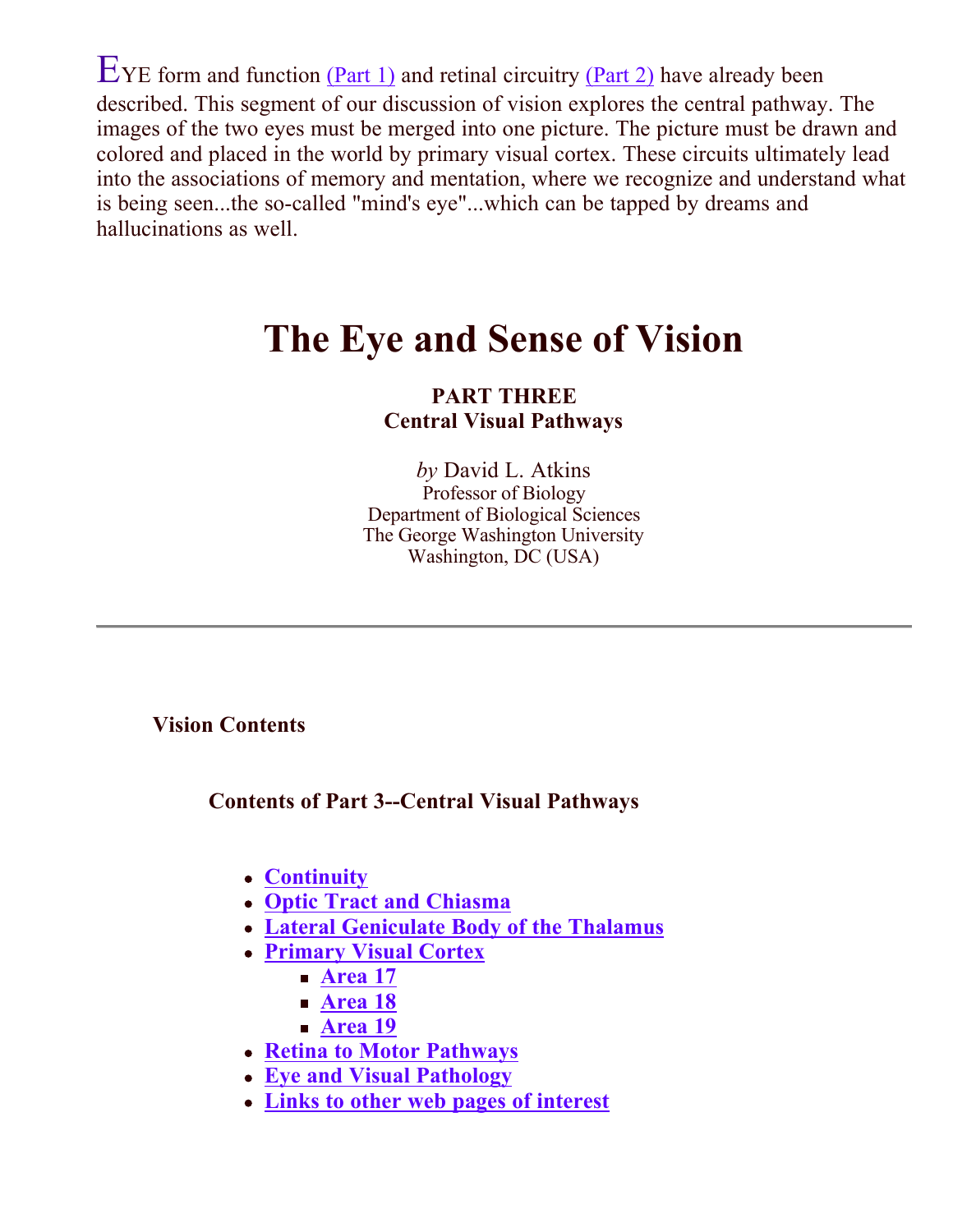#### **Contents of Part 1: [Go there now]**

- **Introduction**
- **Structure**
- **Orbit**
- **Eye Embryology**
	- **Further Retinal Development**
	- **The Lens**
	- **Schedule of Eye Development**
- **Optic Structure**

#### Contents of Part 2<sup>[Go there now]</sup>

- **Retinal Paths**
	- **Rods and Cones**
	- **Visible Spectrum Sensitivity**
	- **Transduction of Light**
	- **Bipolar Cells**
	- **Ganglion Cells**
	- **Rod and Cone Function**
	- **Horizontal Cells and Amacrine Cells**
	- **Retinal Cell Functions and Interrelationships**
	- **Centers and Surrounds**
	- **Convergence of Peripheral Vision**
	- **New: Color blindness test**

### **Continuity**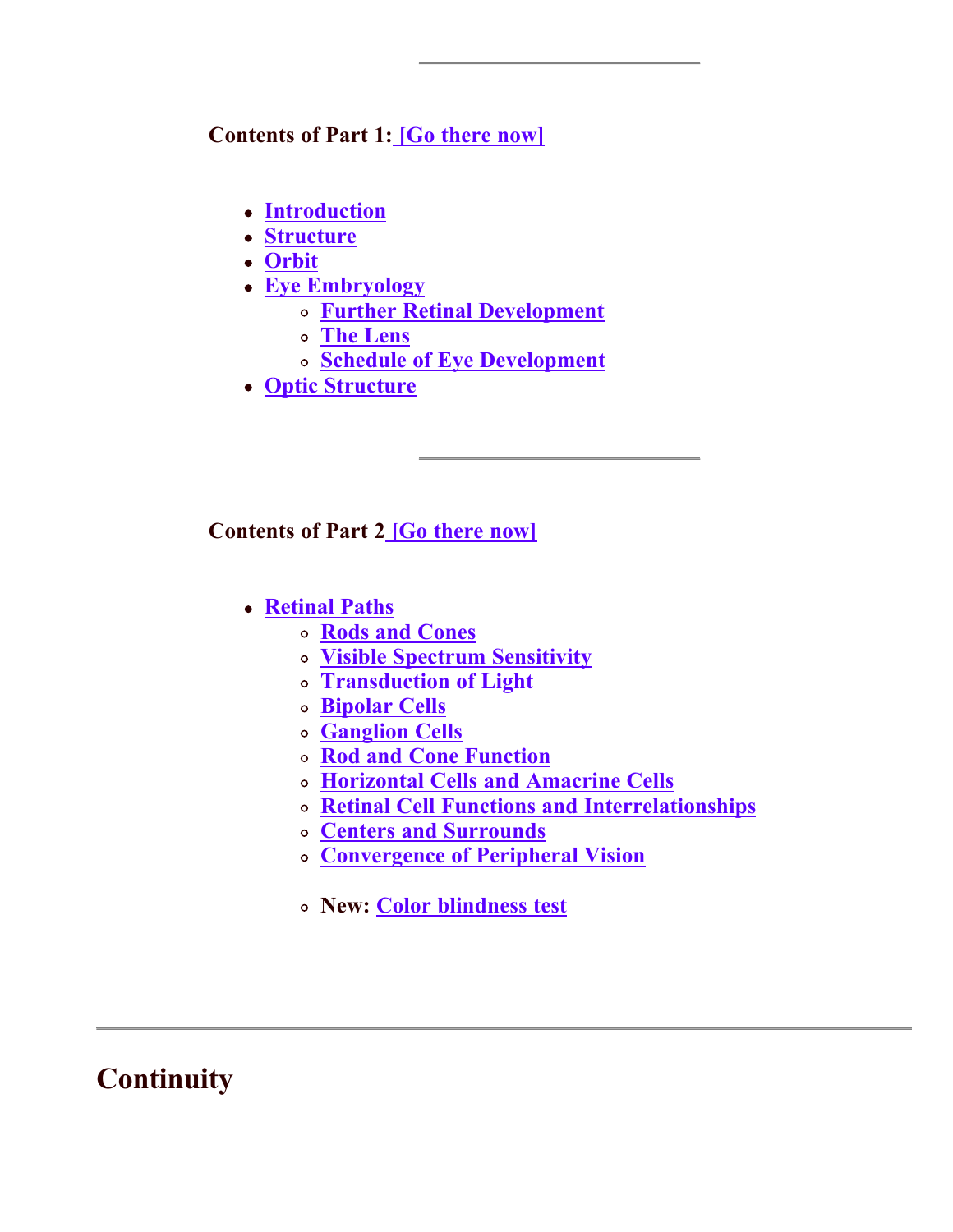THE IMAGE DRAWN onto the retina by eye optics is transduced chemically in the rods and cones. This chemistry closes channels in their plasma membranes, and that increases their polarity. Their synapses onto bipolar and horizontal cells slow or stop in their activity, and this **releases** bipolars and horizontals from inhibition. Both of these cells are also leaky (pacemakers), and they can activate their synapses--which are also inhibitory.

 The principal target of bipolars is ganglion cells, which have been pacing action potentials to higher brain centers in a disordered fashion. The activation of bipolars because appropriate light has struck their receptor cells--imposes inhibitory order onto this ganglion cell discharge, creating a rough image that is projected centrad.

 The principal target of horizontals is receptor cells or bipolars in adjacent retinal columns. Activated horizontals inhibit their targets, substantially changing their signal and creating a surround around the principal active visual column. This modification and contrast is superimposed onto the ganglion cell discharge to sharpen the image and to add aspects of color and motion and dimensionality to it. This is the data of the optic nerve.

### **Optic Tract and Chiasma**

GRANULE CELL AXONS converge from the entire retina on an area medial to the visual axis of each eye, and at this point they gain their myelin sheath (which would not have been transparent on the surface of the retina!) and exit the retina and the eyeball as the optic "nerve." In humans there are about 1,000,000 axons in each nerve, and these take up space. Which means that where they exit the eye, there is no room for retinal columns, and this creates a blind spot. Since the two spots in the two eyes do not coincide in their retinal fields, one eye sees what the other does not. You learn to ignore this hole in your vision.

To demonstrate this blind spot, cover your left eye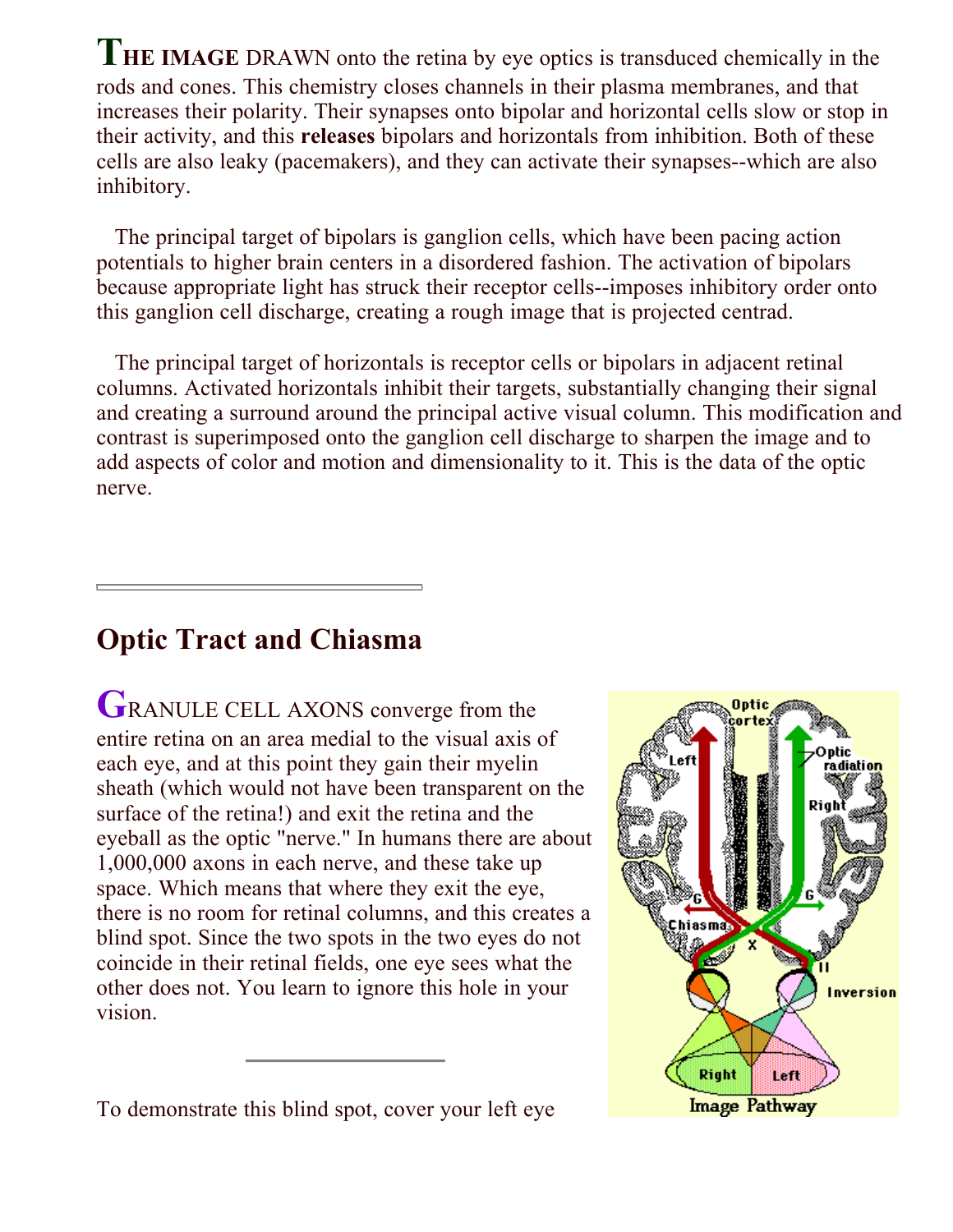and look at the plus mark in the figure above, while

moving your head backward and forwards. At some point, the disk you are **NOT** looking at will disappear from your peripheral vision as its projected image comes to overlie the blind spot. This should occur with your face about 45 cm from the screen. Is the blank area colored or white?



You need to begin to understand that part of what you see in this world is what you expect to see. To demonstrate this, use the plus mark and the broken line to "see" the blind spot. Again position your head, as before. When the gap in the line overlies the blind spot, the gap disappears and the line seems unbroken. You see something that isn't there.



The nerve passes through a **tendonous ring**, which is the origin of the recti muscles, and enters the cranial cavity via the orbital foramen. At this point the tough fibrous sheath of the nerve (which is continuous with the sclera) merges with the dura mater lining the cranial cavity. Beyond this point, the CNS affiliation of the tract is evident from the various meningeal relations (figure: "Optic Tract & Meninges). In its route, the



tracts are still passing medially as well as posteriorly, and the nerves of the two sides meet at the **optic**  . **chiasma**

 In vertebrates with laterally-directed eyes, the nerves may cross entirely at this decussation, but in man, where the eyes have converged with much binocular overlap, only about half of these axons cross over. These visual

fields Up vere shown in detail in the description of retinal function. The effect of this mixed projection to the optic cortex is that the entire visual field (as opposed to retinal field) is projected to the contralateral cortex. If you observe carefully, you may see this. Often when you first awake, your eyes will have moved out of coherence, and when you first open them, one of the images will shift to match the other slowly enough for you to see it "snap" into place.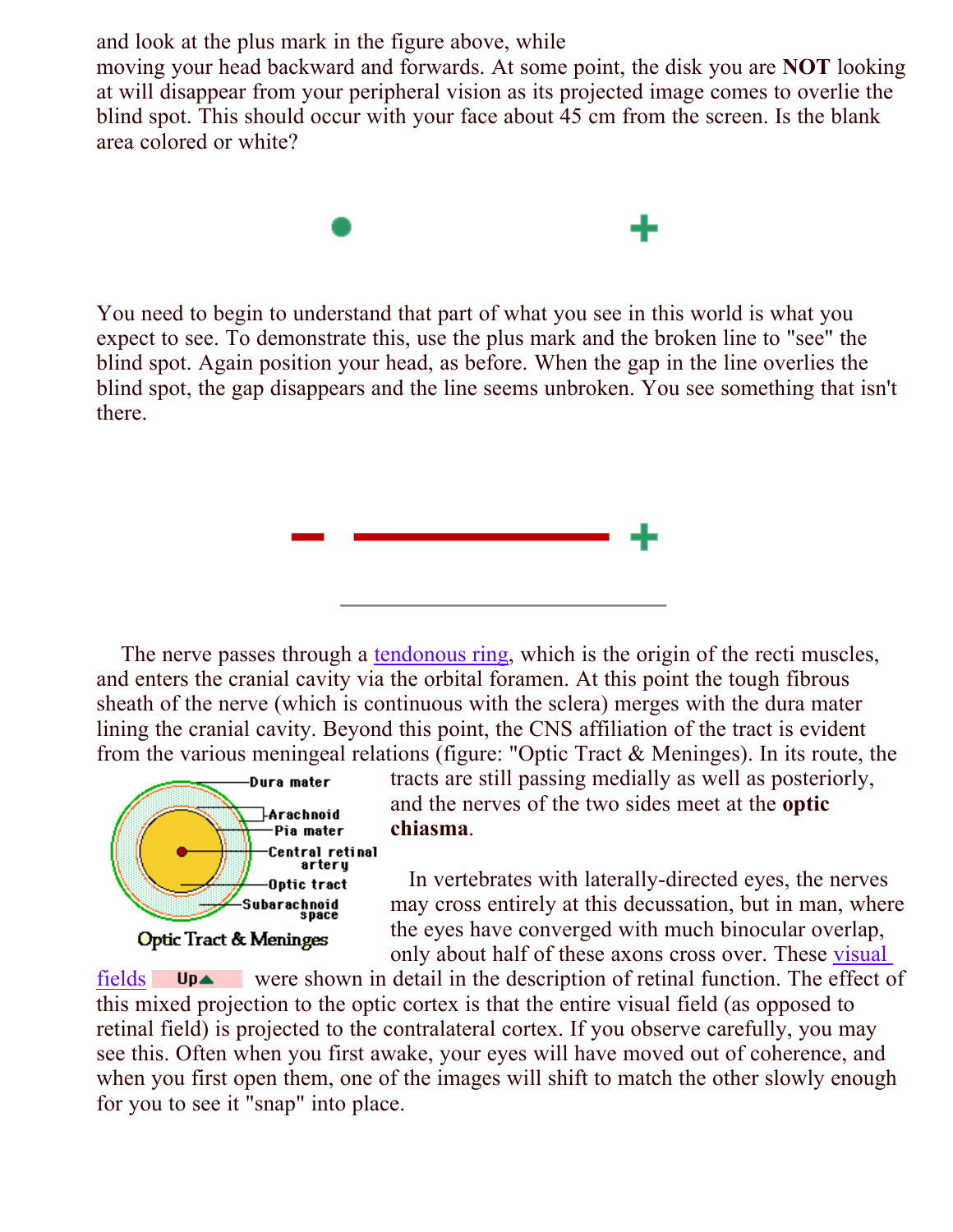## **Lateral Geniculate Body**

The optic tract (as it is now called) enters the diencephalon and extends to the lateral **geniculate nucleus** ("G" on the *image pathway* drawing above). Some tract axons simply pass through the geniculate without synapsis on their way to motor centers (lateral arrows...notice from their color code that the motor projections correspond to perceived fields rather than being true to eye). To say it again, this tract is a mixture of left eye/ right eye axons; the geniculate is a 6-layered nucleus, and the fibers are sent to differing layers from each eye. The layer/eye relationship is firmly maintained, so that each eye projects exclusively to three of the six layers on each side. The function of the lateral geniculate is to merge the two images into one seamless picture before forwarding (postsynaptically) the visual data onward to the visual cortex. There is *visuotopic* representation, "local visual sign" of the projection of ganglion cells to the geniculate, but understand that the image is distorted in this representation by the demographics of retinal columns...about half of the cells in the geniculate are receiving input from the fovea--itself half of the retina in ganglion cell population.

 Only about 10-20% of geniculate cells receive input from the retina. Two layers of large cells apprently is devoted to movement of the image in the two eyes. The remaining layers are of smaller neurons (cell bodies) and analyze the two images for color and for picture details. The remaining majority of input to the geniculate comes from other brain regions. This data apprently influences the projection to the visual cortex. For example, part of the afferent geniculate inflow is from the reticular system. Among other jobs, this enormous and diffuse mass of neurons governs your level of consciousness (and attention) and such exotica as sleep (during which you are functionally blind) and dreaming. At least a certain amount of this circuity is a feedback loop. Not only does your level of alertness affect what you "see" but also what you see affects your level of alertness and concentration.

 Against the backdrop of these generalities, realize that very little is understood about lateral geniculate function.

**Primary Visual Cortex**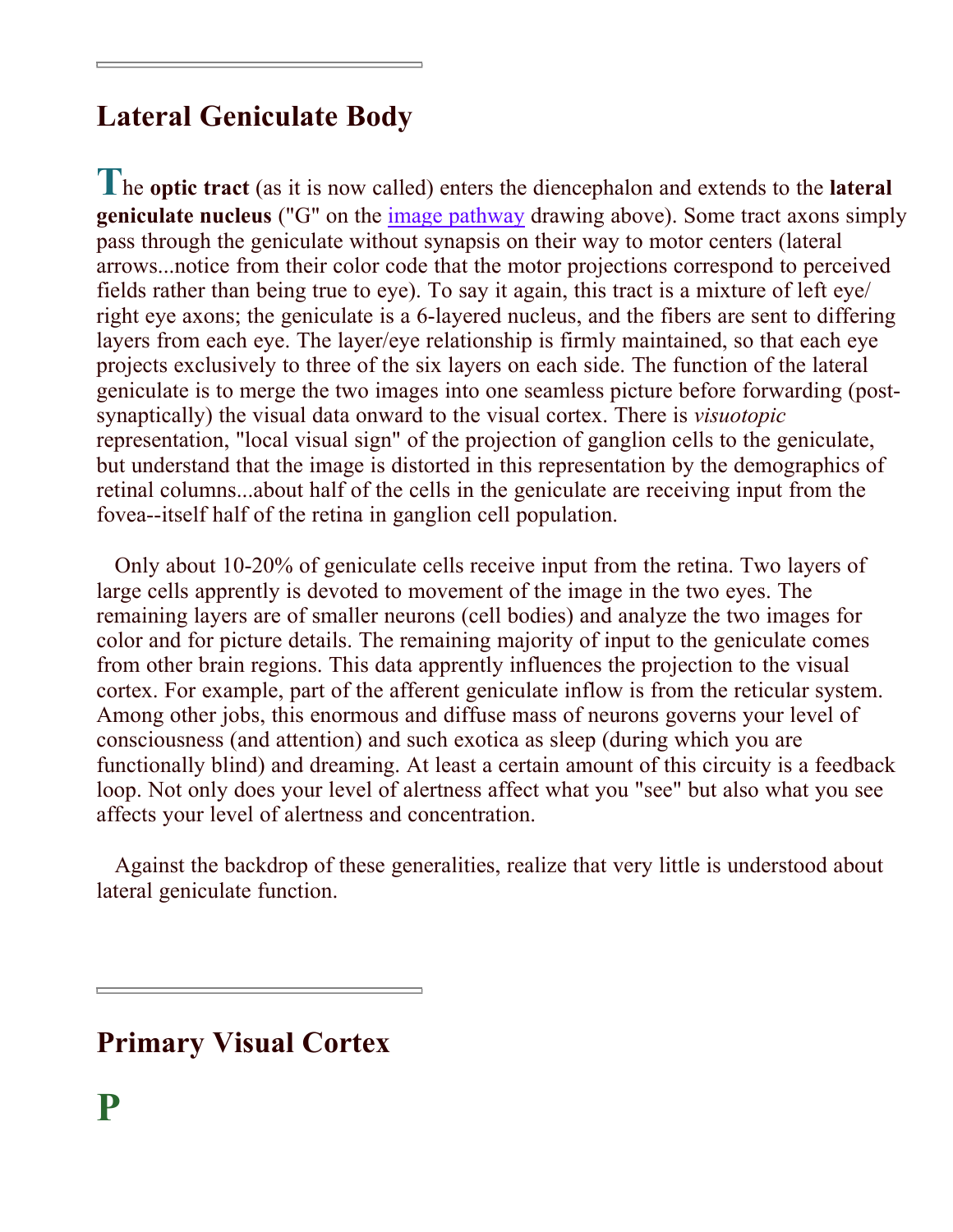OSTSYNAPTIC FIBERS after the lateral geniculate body fan out in the optic radiation, a tract that extends back to the occipital lobe of the cerebral hemisphere. The primary visual cortex includes Brodmann areas 17, 18, and 19. Appreciation of the image is done in a variety of association areas, particularly on the parietal and temporal lobes of the hemisphere.



Some Brodmann Areas

### **Area 17**

Area 17 essentially draws the lines and boundaries of objects in the image. Lateral geniculate output is directed to this cortex. The centers and surrounds described above for the retina are translated into **simple** and **complex fields** of cortical columns.

Points of light, which can stimulate the retina very effectively, cause almost no response in visual cortex. Instead, lines of excited centers/surrounds cause a strong reaction within rectangular fields of cortical columns.

 Cortical fields are usually depicted as a central rectangle flanked by two surround rectangles. The placement of

excitation within the boundaries of these three rectangles is based on the projections from the retina/geniculate, but an expanded rule is applying--multiple centers in line are drawing the image. With simple cells, an image alighned along a row of appropriate centers yields a very strong response. Moving that line into the surround or changing the orientation (angle) of the line has a strong effect on signal; if the bar is rotated 90° into a horizontal position, the signal generated by these particularl cortical fields would disappear entirely at about a 45° angle.

 Complex fields are generated in a different layer of the cortex from the simple fields. Complex fields are usually larger in perimeter than are simple fields. On/off relationships are not so well demarked, Angle of the the stimulus is not so important, but movement of a wave of excitation across a field (representing movement of the image across the retinal ganglion cells) has a very strong effect.

 The cortex of area 17 is a mixture of simple and complex fields, and their interaction draws both the outlines (including stopping points) and relative movement of visual images. Apparently in the hierarchy of evaluation, the simple fields analyze multiple cells of the eye/geniculate input, while complex fields analyze multiple simple fields.

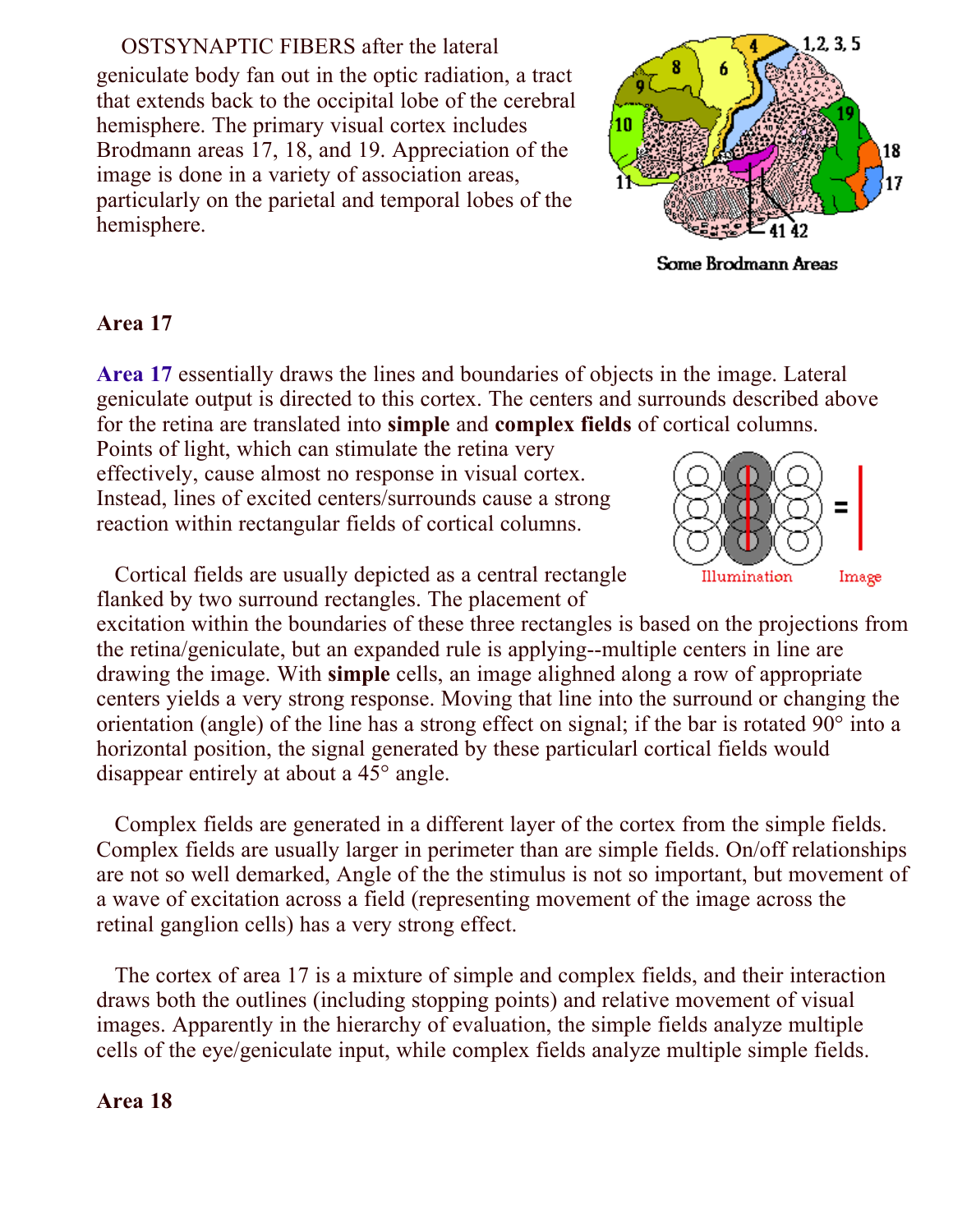Area 18 participates in the coloration of the drawn image of area 17, but 17 is involved with this process as well. The actual process of recognition of colors is only poorly understood and involves layers of the cortex which are organized as "blobs" outside the system of simple and complex fields. Since an on-center might be related to a green cone, while off-surround cells may be cones of another color or also of green--it gets very complex! The eye is also able to correct for variation of ambient light color (such as, for example, sunset) in reconstructing the color shades of objects.

#### **Area 19**

Area 19 of the occipital cortex is a motor association area which receives input from the lateral geniculate and many other regions. This area is aware in a geographical sense, translating the image into motor coordinates that are referred onward to the mesencephalic tectum, described above. These motor calculations track the movement of objects and also changes in position of the eyes and of the head so that the image is not blurred and is projected to the "correct" position in the outside world. But area 19 doesn't actually "see" anything.

### **Retina to Motor Paths**

IF YOU HAVE studied the **brain stem** and cranial nerves previously, you have already seen the illustration below. About 20% of the fibers from each eye pass through the geniculate without synapsis and are distributed to the roof (tectum) of the mesencephalon. This divergence is represented in the drawing above by bilateral arrows at "G" and notice that the colors of those arrows indicate the laterality of the motor data.

 This entire tectum area is nuclear, and some neurobiologists suggest it is truly a cortex. The midbrain tectum also receives axons from Brodmann area 19 of the cerebral cortex--the part of the primary occipital lobe cortex devoted to conscious direction of the gaze based on reception and appreciation of images.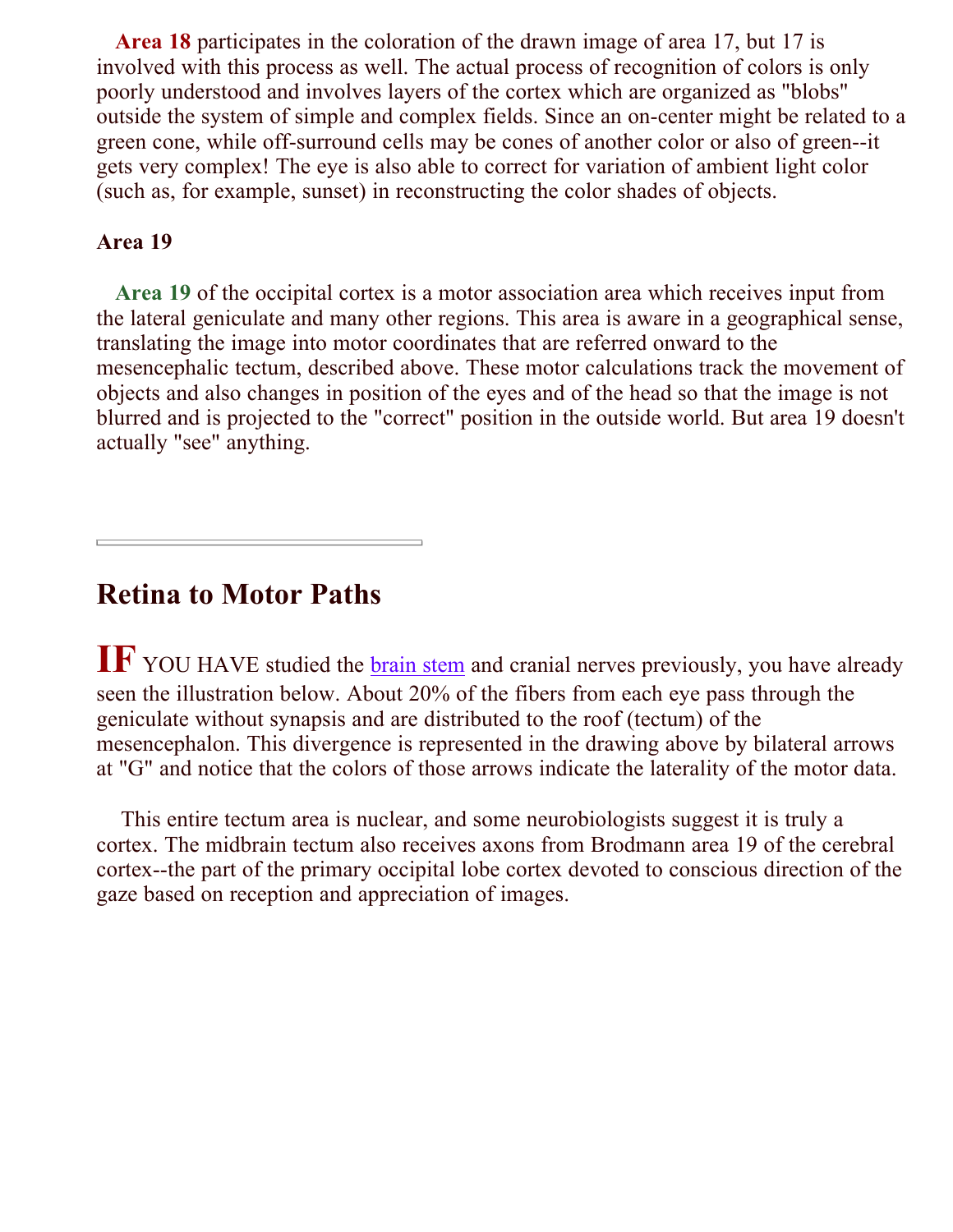

In any event, three cranial nerve nuclei are clearly distinguishable--oculomotor nucleus, Edinger-Westphal (both c.n. III), and trochlear nucleus (c.n. IV). In addition, there is tectal input to the **abducens** nucleus in the medulla (c.n. VI). The functions of these nerves are summarized briefly below:

| <b>Cranial Nerve</b>     | <b>Nerve Target</b>                                                                                 |
|--------------------------|-----------------------------------------------------------------------------------------------------|
| Oculomotor, cn III       | Innervates superior, medial, inferior<br>rectus, inferior oblique, and levator<br>palpebrae muscles |
| Edinger-Westphal, cn III | Smooth muscle of ciliary body and<br><b>IMS</b>                                                     |
| Trochlear, cn IV         | Superior oblique m.                                                                                 |
| Abducens, cn VI          | Lateral rectus m.                                                                                   |

There is additional motor input from the inner ear for reflex direction of the eye toward a loud sound source. The nucleus of the inferior colliculus is involved. The eye movements are also influenced by the vestibular apparatus--sense of balance--so that the visual axis is directed toward the direction of acceleration. For instance, during a fall, the eyes are pointed toward the point of impact. Similarly, input via the spino-tectal tract drives reflex movement of the head, also to point the eyes properly. The motor output in this case is tectospinal, which has terminations in the nucleus of the spinal accessory nerve, c.n. XI. This tectospinal tract does not extend below the cervical cord level.

Finally, there is motor return to the retina itself.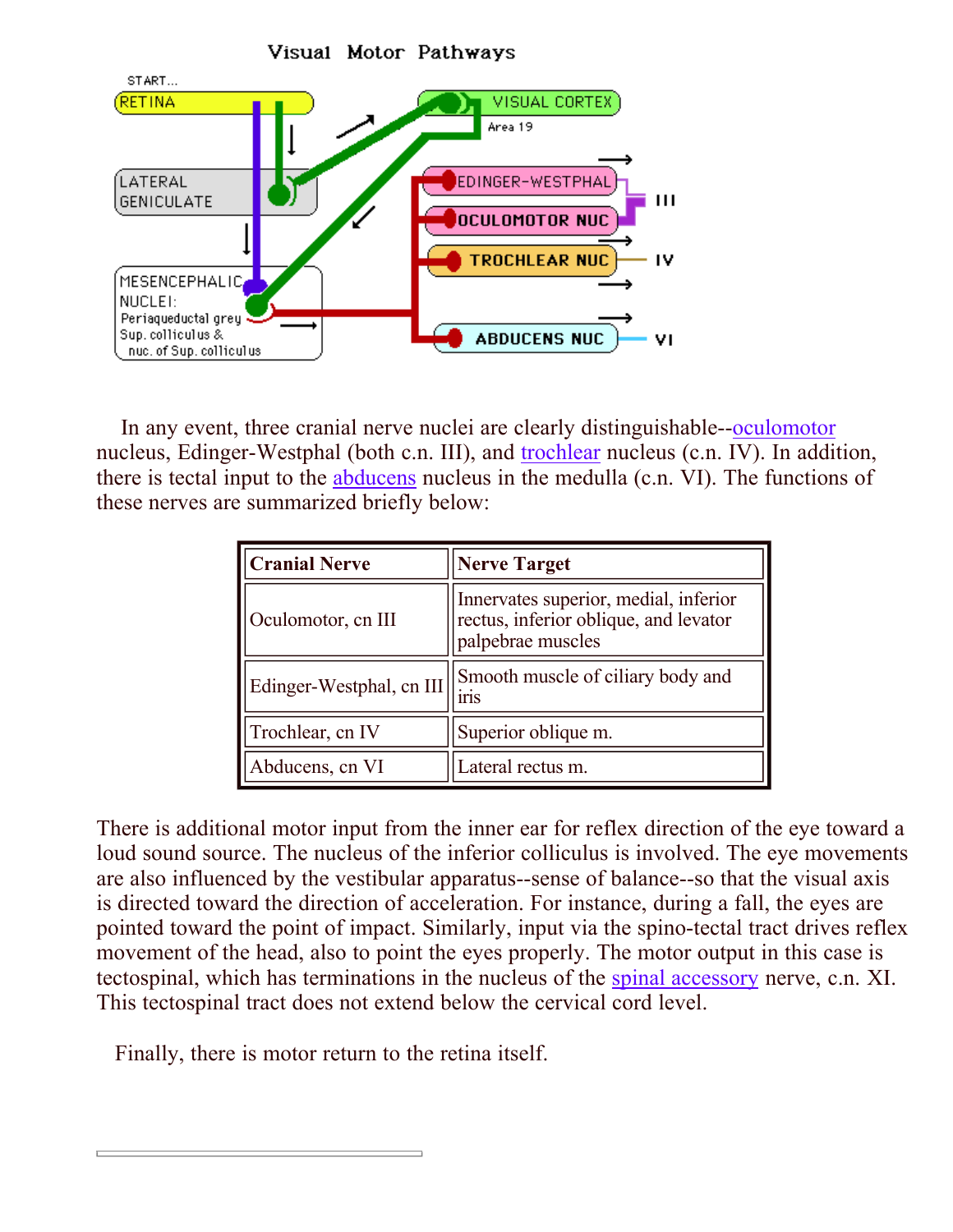# **Eye and Visual Pathology**

The loss of lens elasticity, also beginning about 40, was described in "Eye Structure." This is a normal sequel to aging and should not be considered pathology.

A second effect of this lens packing with crystalline protein is not so benign. Diffraction becomes exaggerated so that resolution is decreased. This has a spectral component in that the lens has more of a yellowish cast, and passage of blue light (short wave lengths) is affected most. As this condition advances, the lens becomes ever more opaque, a condition known as *cataract*. Routine treatment for this presently may be removal of the lens, but a variety (different link) of treatments are coming on line. The French impressionist, Monet, attempted to repaint some of his canvases after cataract surgery because they appeared too blue to him. Advertising executives for geriatric products should use red rather than blue to capture attention.

### **Other web pages of interest**

YOU MIGHT be interested in some of these other vision-related web pages. If you are tempted to ask if these will be on the exam, don't bother to look at any of them.

- HUGE review of eye form and function--really a masterful piece of work
- Retina structure
- Histology of the eye
- Eye and retina...some nice pictures
- Outline of eye structure--thorough and dull
- This one could become interesting as he progresses.--An Aussie/American
- The English point of view
- Post-retinal pathways--this is part of a group of pages and you may have already looked at their 'retina' site.
- Short review quiz on eye from someone else.
- Physiology of the eye
- An alternate point of view
- Stargardt's disease--The last time I checked, the Himmelfarb Library did not subscribe to a single journal relative to ophthalmology. Interesting. If medicine is in your future, maybe you should visit their library when you go to on-campus interviews!
- Retinitis pigmentosa